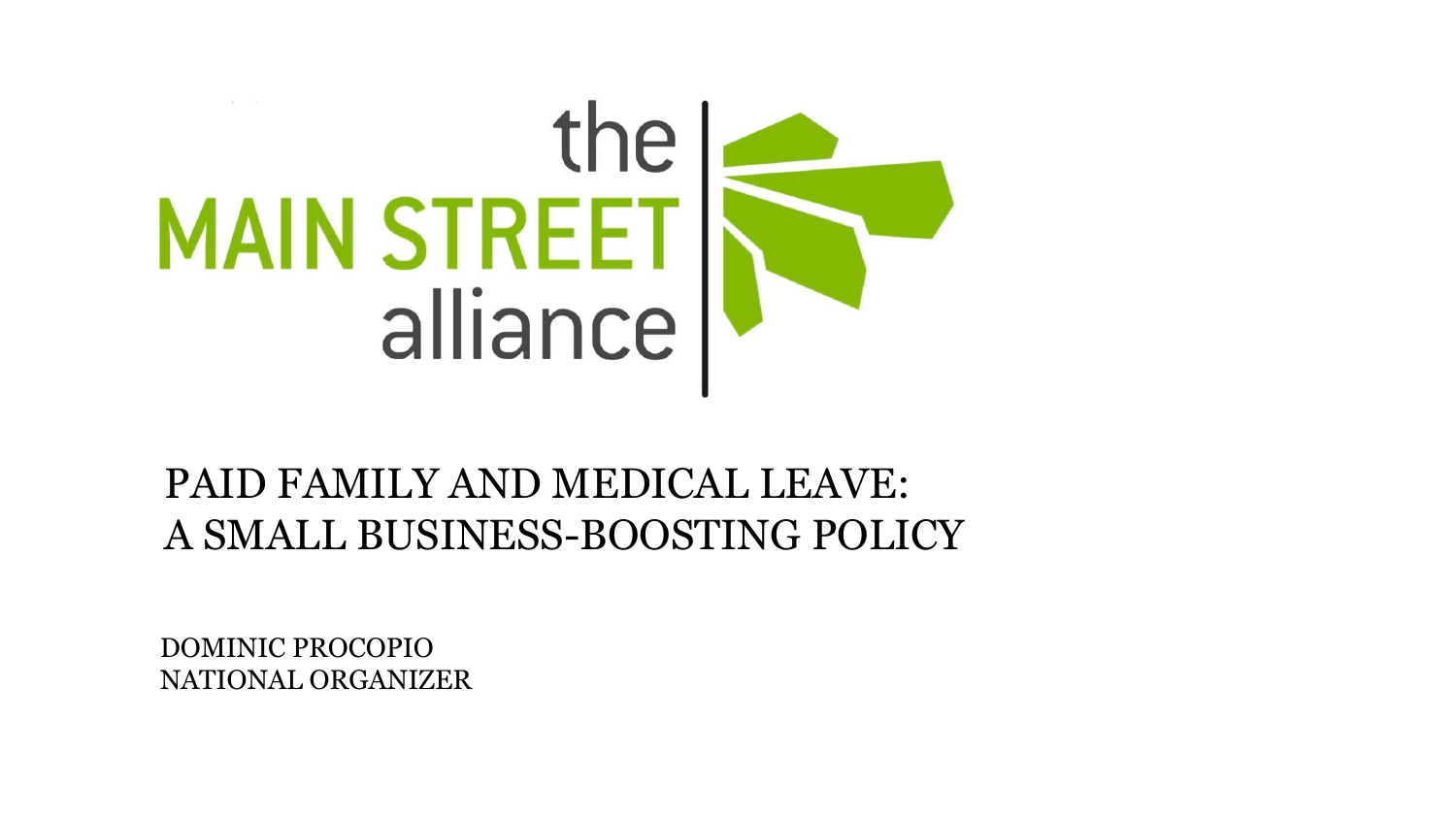# Virginia Small Business Supports Paid Family and Medical Leave

- Conversations with 350 Virginia small businesses about paid leave
- 145+ public pledges of support for a strong paid leave policy

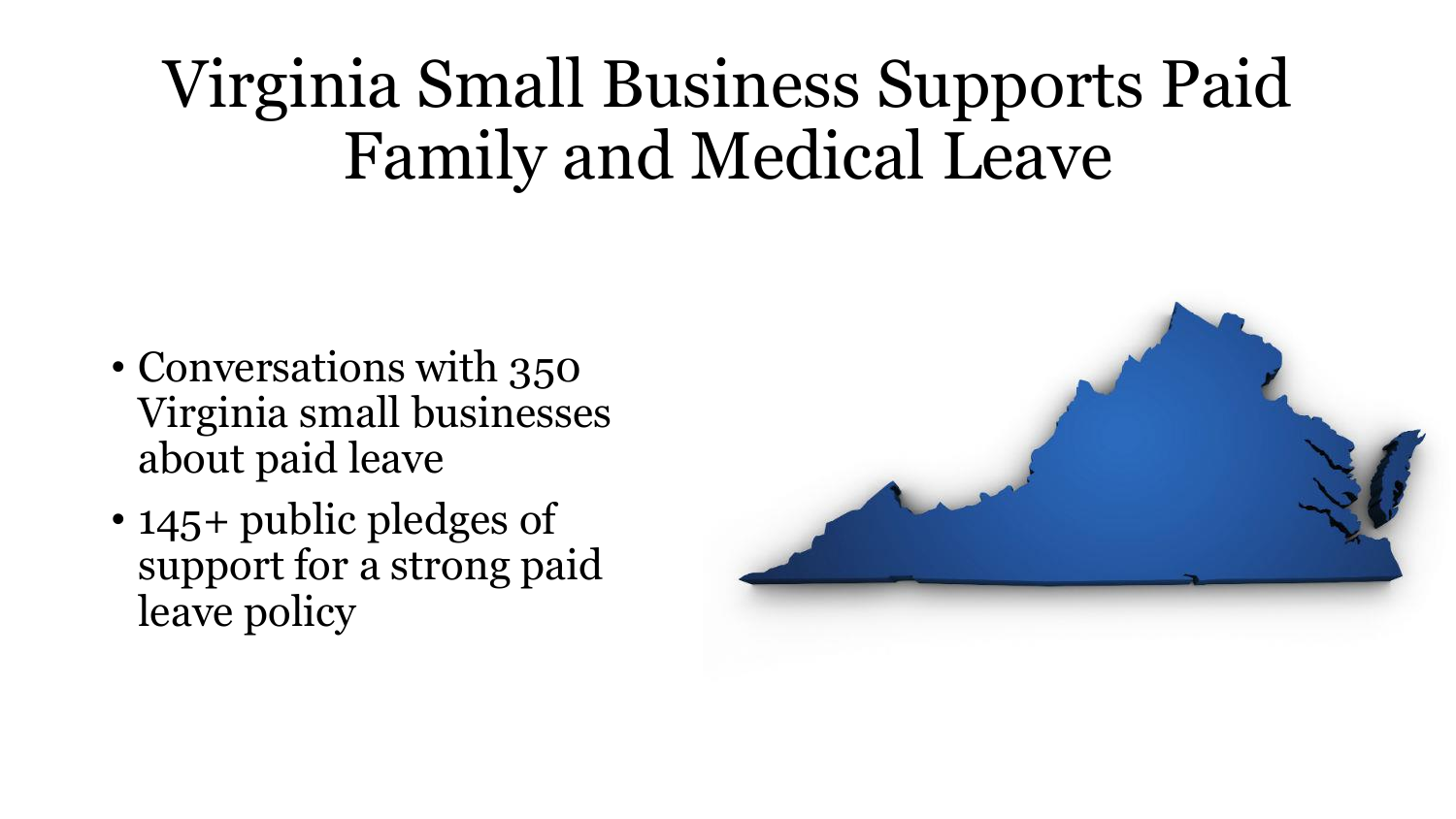# 66% of Virginia Small Business Owners Support Paid Family and Medical Leave

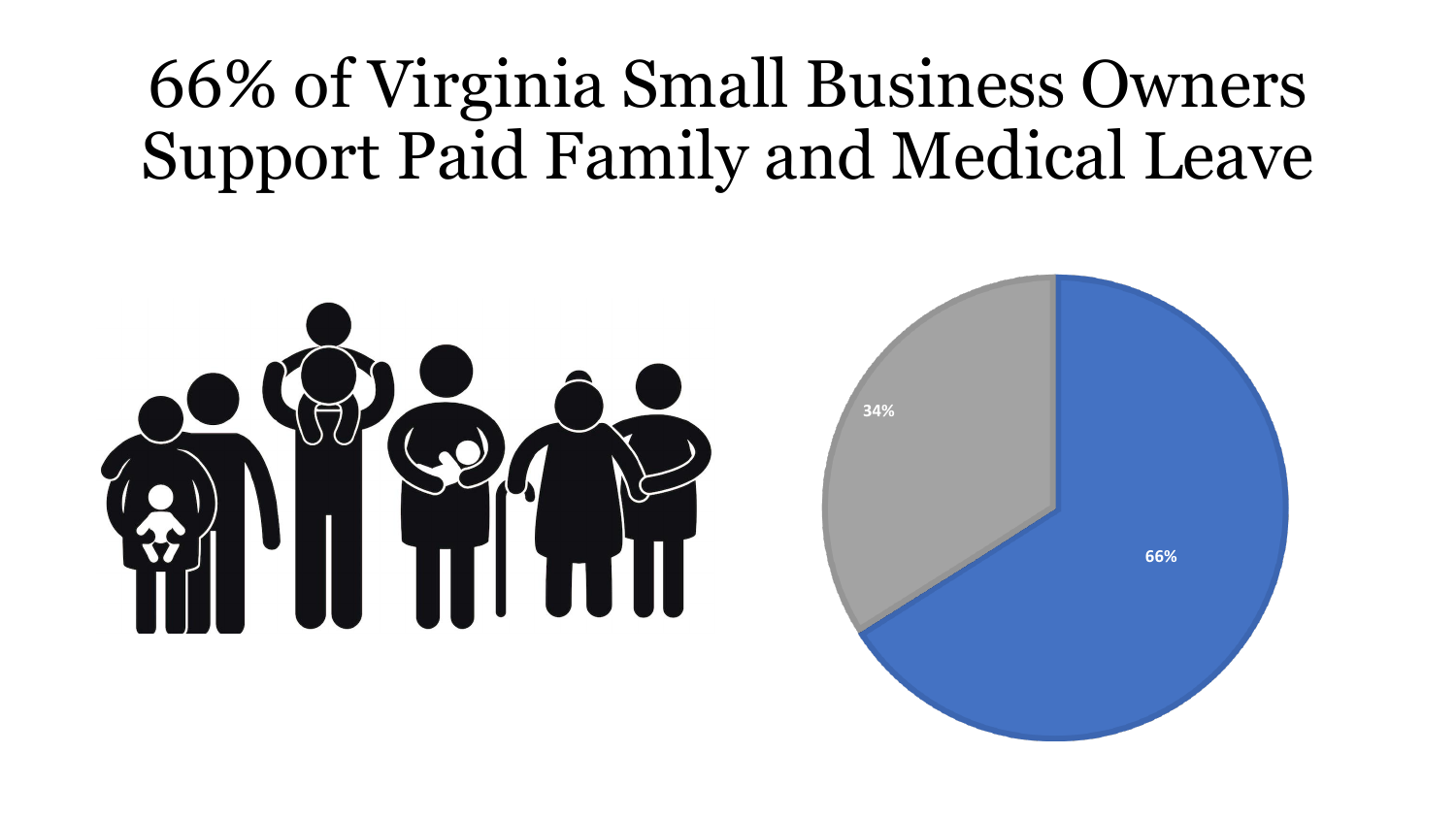# Support For Paid Leave Is a Winning Position with Virginia Small Businesses



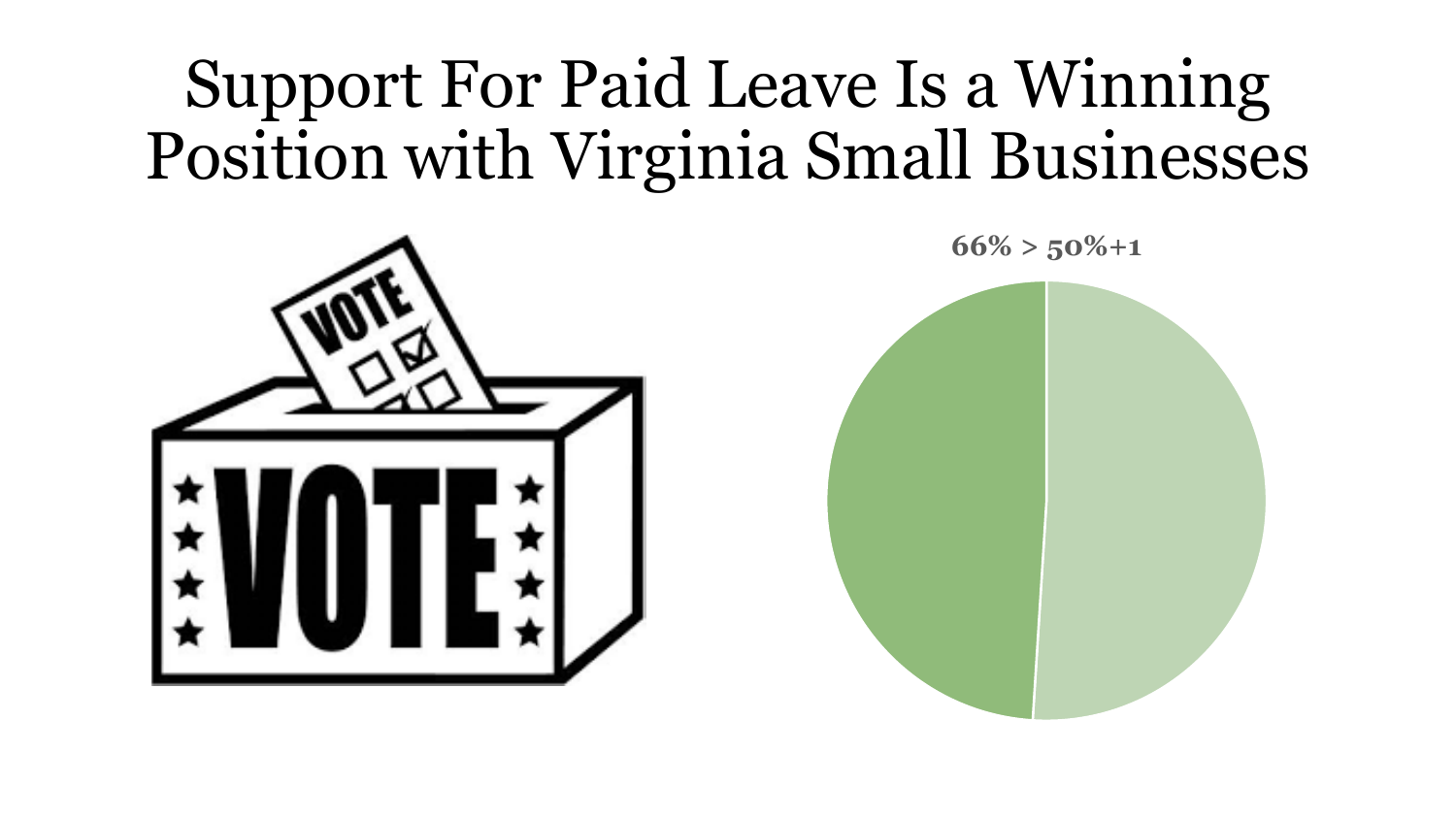#### Life Doesn't Stop Because You Happen to Own a Small Business

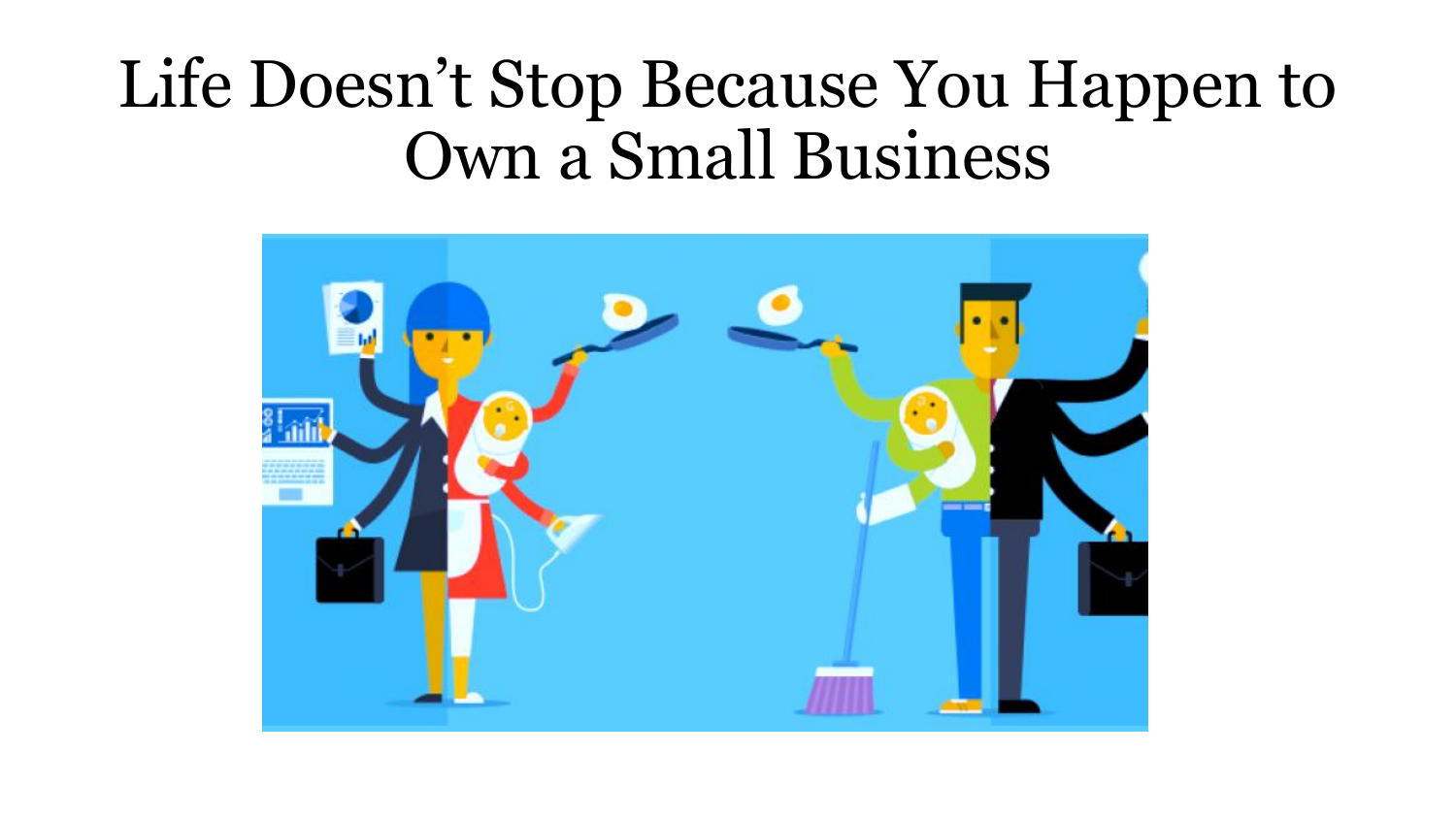#### Small Business Lack Solutions to Their Paid Leave Needs

- Private options are unaffordable for the majority of small businesses
- A universal program reduces costs and puts paid leave in reach for small business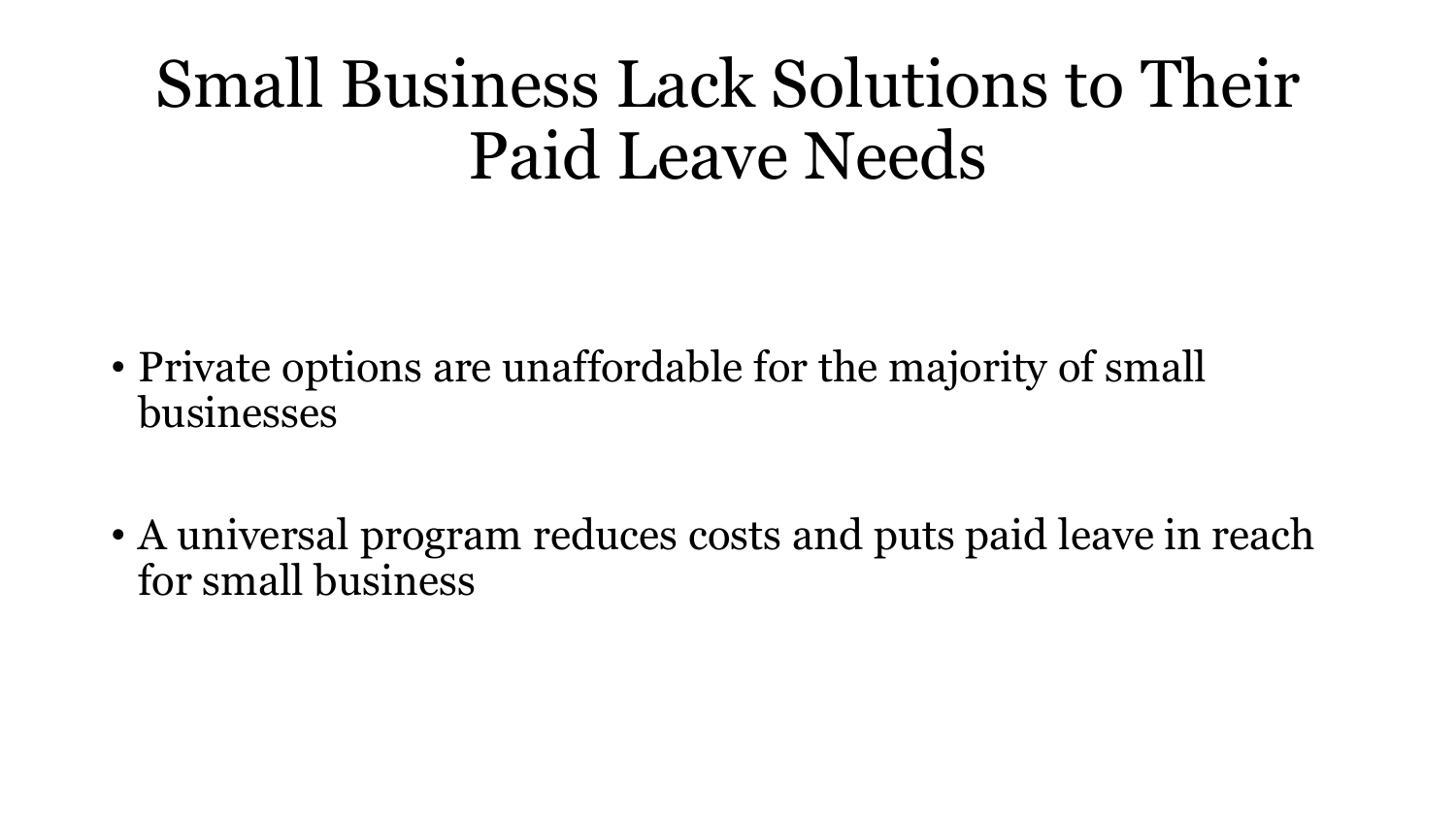A Paid Leave Program That Includes All Working Virginians Will Boost the Small Business Economy

- Help small business attract the most talented employees
- Help small businesses retain employees
- Allow small business employees to be on the job at 100%
- Stabilize household income and keep dollars circulating at small businesses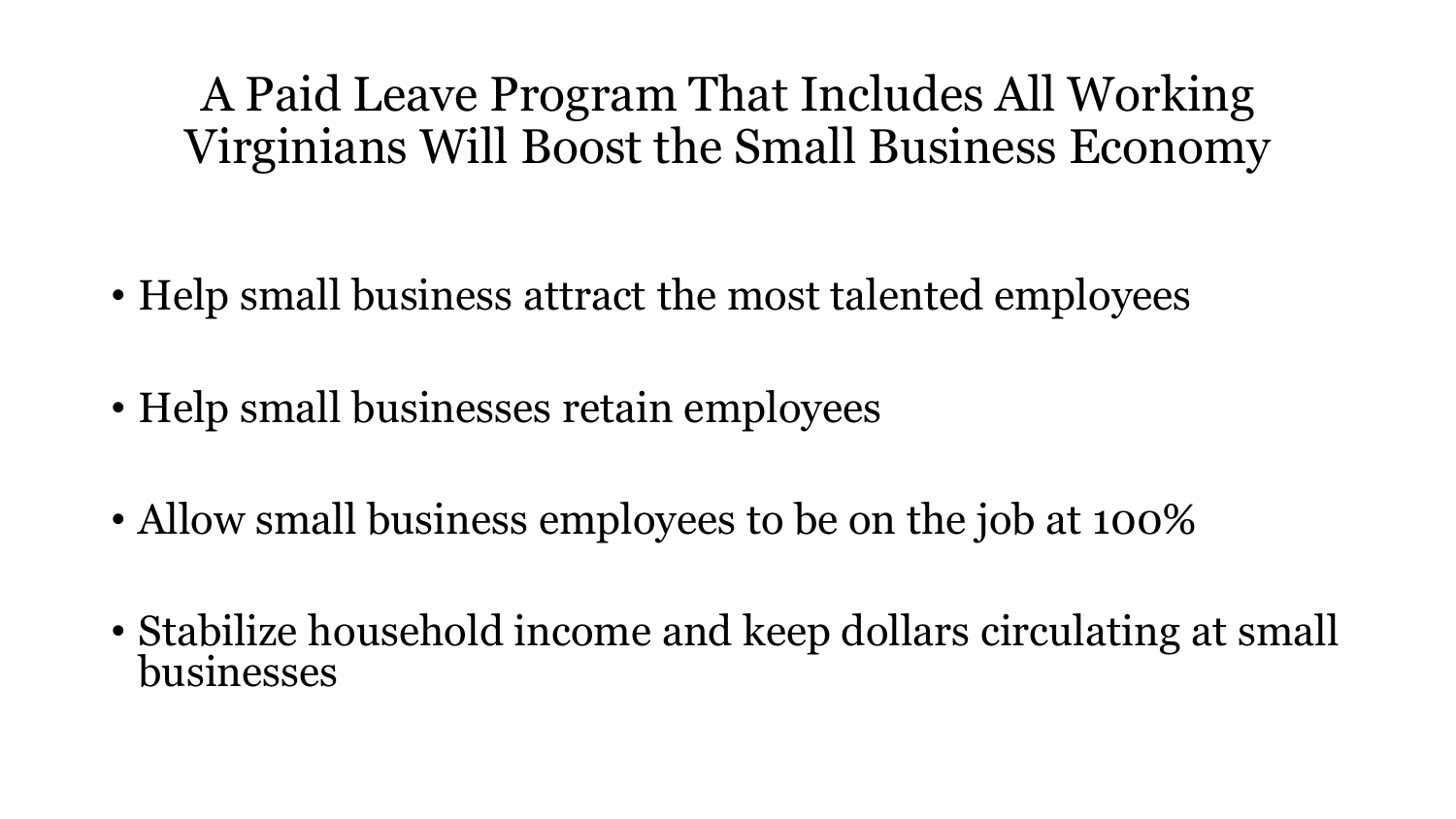# Universal Paid Leave is the AFFORDABLE Option for Small Business

 $$15/Hour = $150/Year or $3/Week$  Earns up to 3 months of leave, \$5,000 in income replacement



| <b>DECEMBER</b><br><b>COLUMN</b> |         |                |   |   |               |   | <b>JANUARY</b> |   |   |                |              |   |                      | <b>FEBRUARY</b>                                                |                |    |    |    |    |              |
|----------------------------------|---------|----------------|---|---|---------------|---|----------------|---|---|----------------|--------------|---|----------------------|----------------------------------------------------------------|----------------|----|----|----|----|--------------|
|                                  |         | $\overline{2}$ | 3 | 4 | 5             | 6 |                |   |   |                |              | 2 | 3                    | ă.<br><b>Hinda</b>                                             | $\overline{2}$ | 3  | 4  | 5  | 6  |              |
| 7                                | 8       |                |   |   | 9 10 11 12 13 |   | 4              | 5 | 6 | $\overline{7}$ | $\mathbf{8}$ | 9 | 10                   | 8                                                              | 9              | 10 | 11 | 12 | 13 | 14           |
|                                  |         |                |   |   |               |   |                |   |   |                |              |   |                      | 14 15 16 17 18 19 20 11 12 13 14 15 16 17 15 16 17 18 19 20    |                |    |    |    |    | <b>STATE</b> |
|                                  | distant |                |   |   |               |   |                |   |   |                |              |   |                      | 21 22 23 24 25 26 27 18 19 20 21 22 23 24 22 23 24 25 26 27 28 |                |    |    |    |    |              |
|                                  |         | 28 29 30 31    |   |   |               |   |                |   |   |                |              |   | 25 26 27 28 29 30 31 | 29                                                             |                |    |    |    |    |              |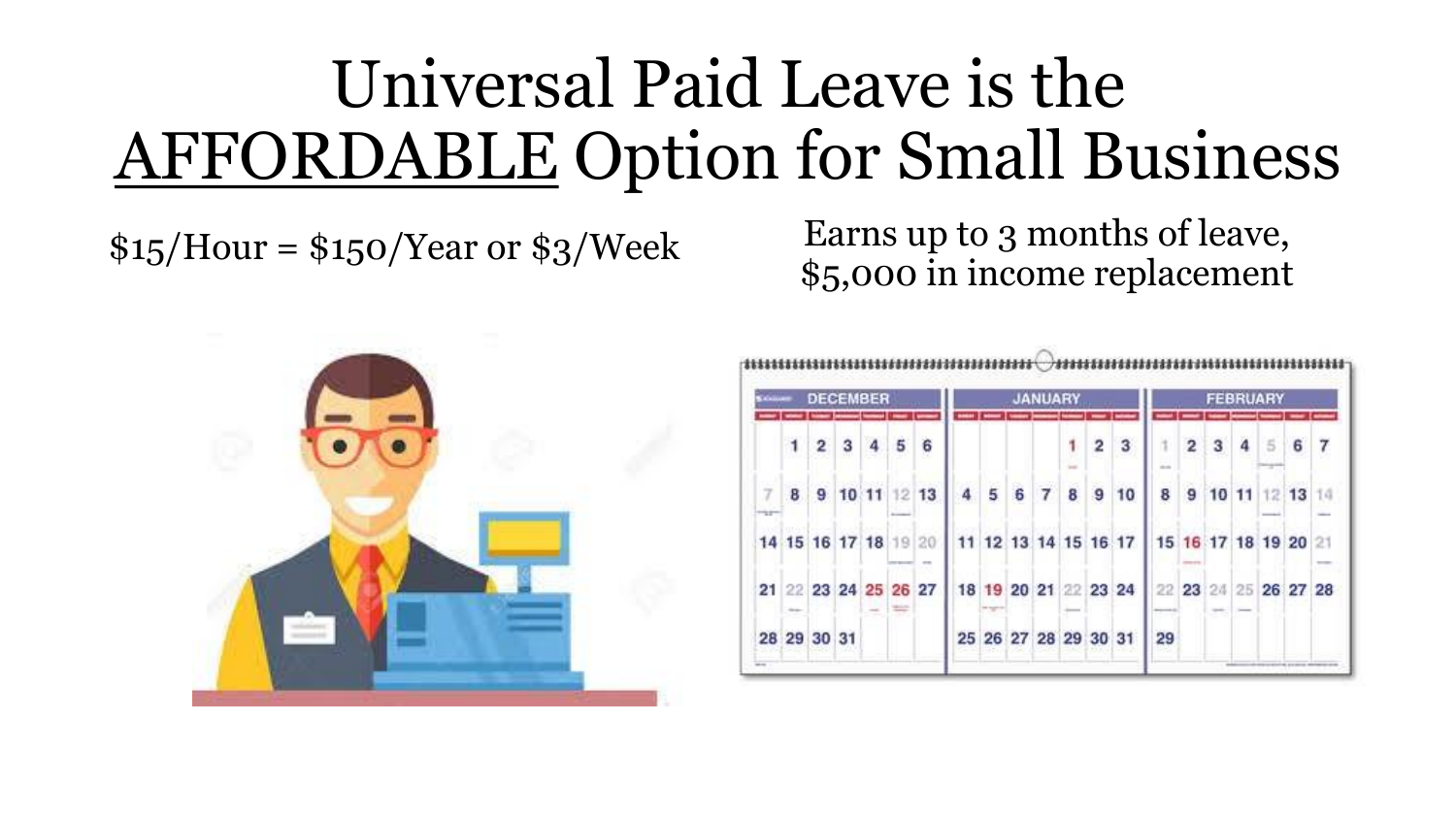#### Paid Leave in Other States Has Helped Small Business



87% of California small business reported NO additional costs after paid leave was implemented.

9% reported REDUCED costs due to higher productivity.



A majority of New Jersey small business owners have reported no negative impact on profitability or productivity.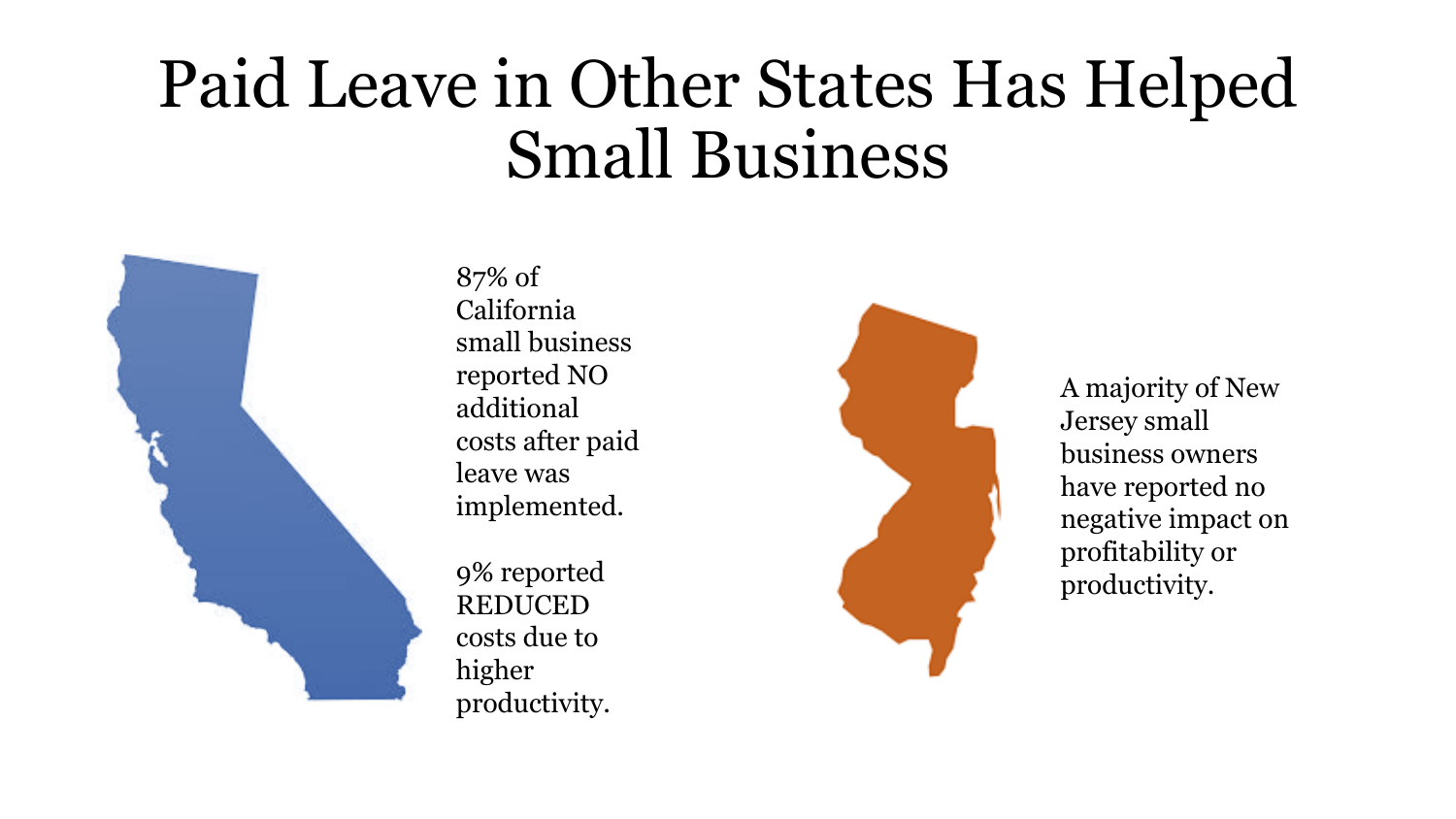#### Successful Paid Leave Implementation Across the United States

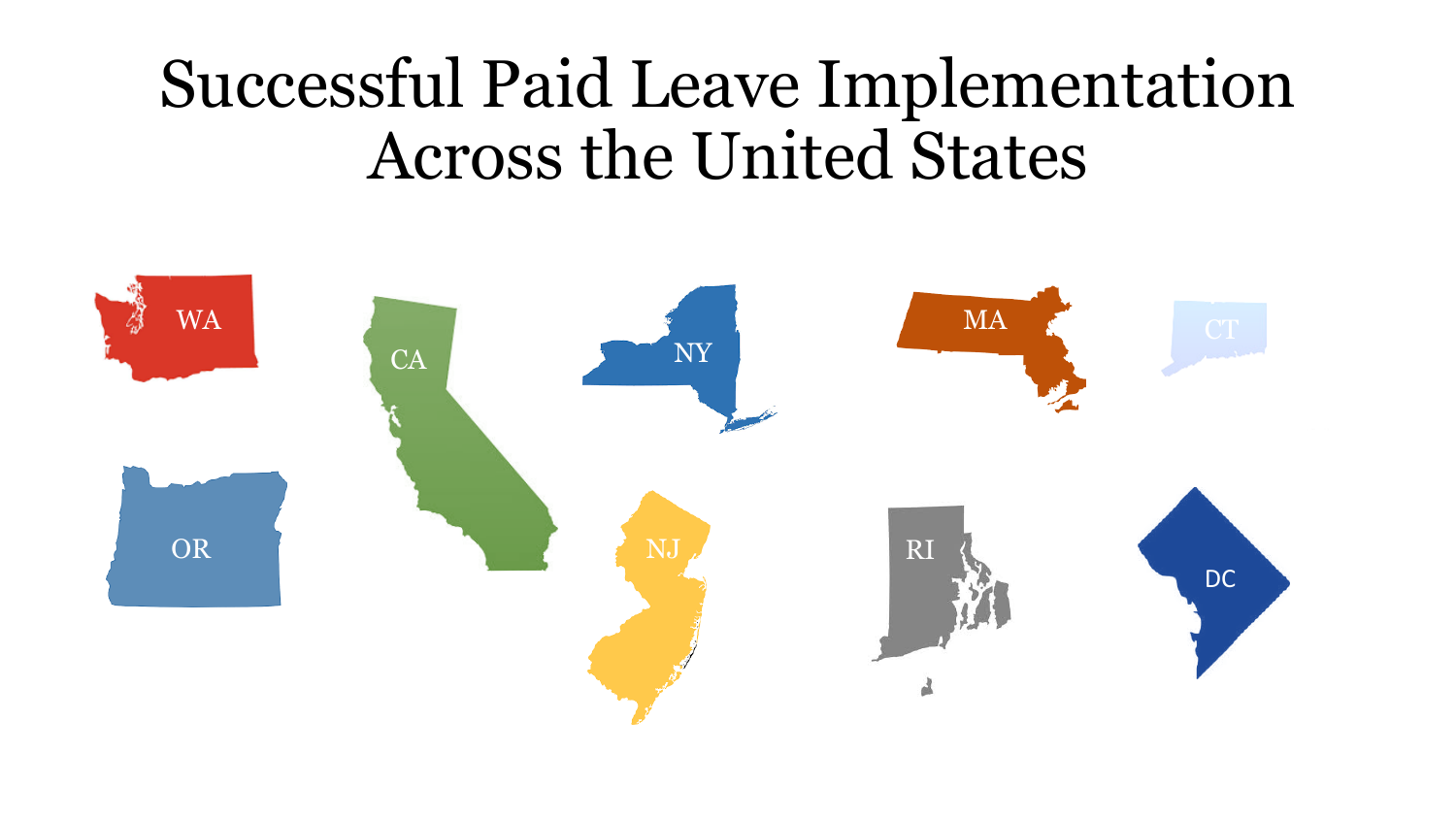

A key staff member at my shop required surgery for a chronic neck condition that was causing him pain and limiting his ability to work.

He couldn't miss another paycheck so he went against his doctor's orders and returned to work, still in pain and limited in what he could do.

We need a paid leave policy that lets our employees come back to work when they're ready.

Donna Welch Let's Meat on the Avenue Alexandria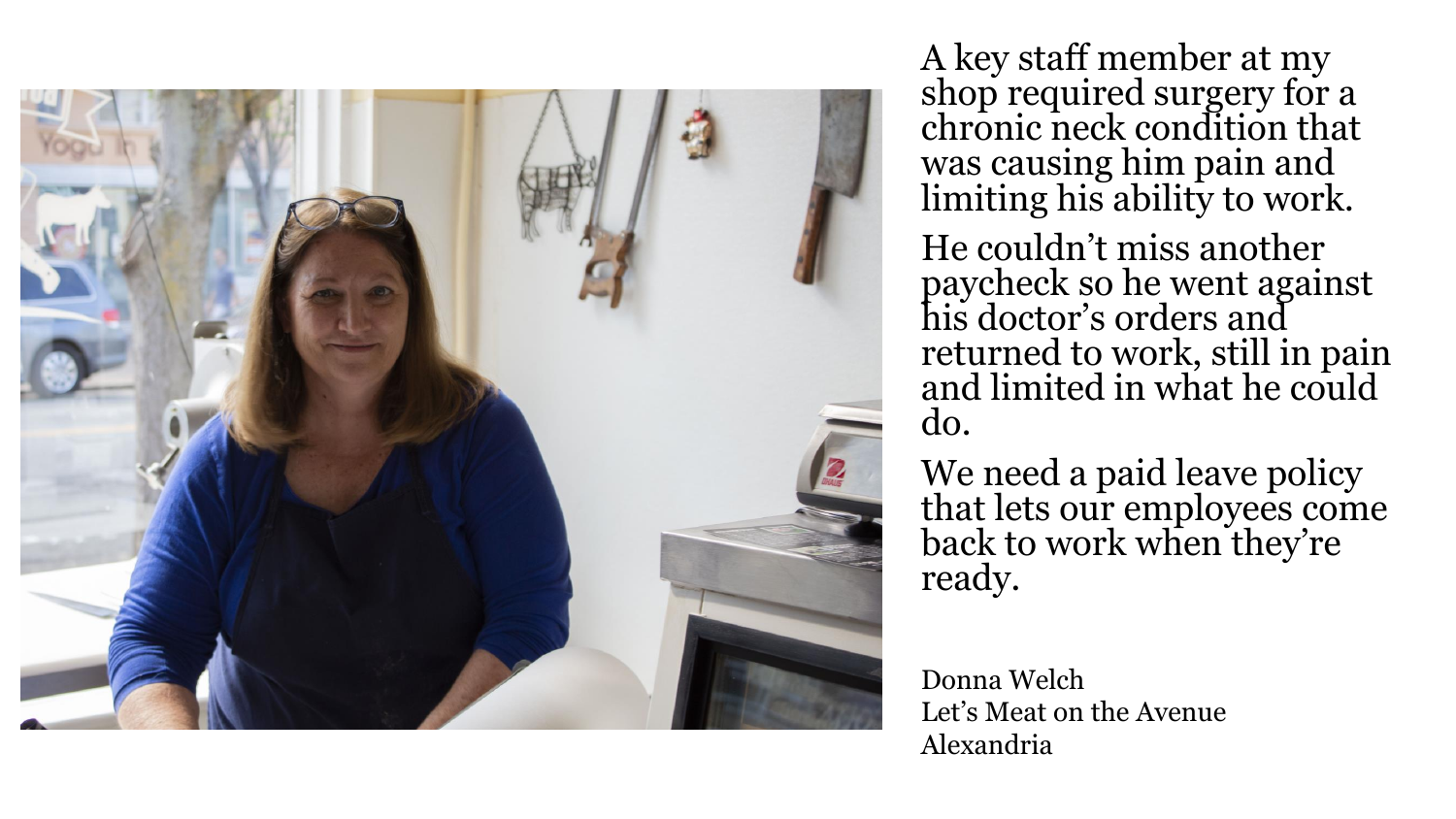

Having a child while owning a business shouldn't mean working yourself to the bone only days after giving birth. It shouldn't mean leaving to run the kitchen in your restaurant just hours after watching your daughter be born. It shouldn't, but for many of us it does.

Heather Fraley The Ten Top & Clementine's Norfolk